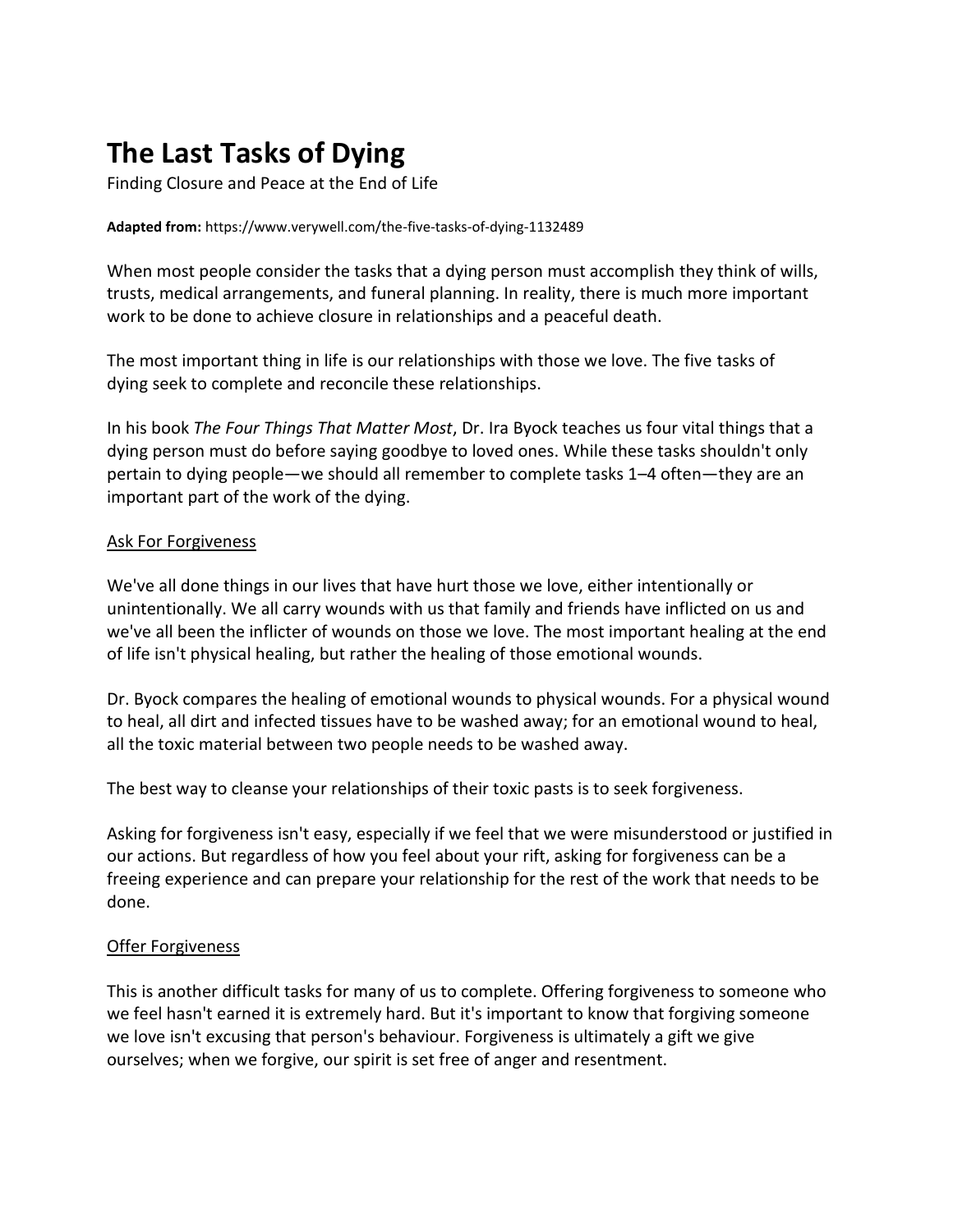In addition to forgiving others, it's equally as important to forgive ourselves. You have undoubtedly done things you're not proud of. All of us have done things that we regret, we've made serious mistakes, and we all harbor shameful secrets. We are imperfect humans! But we are often harder on ourselves than others. Even if a friend or family member has granted you forgiveness, you might still find it difficult to forgive yourself. But forgiving yourself is the ultimate act of self-kindness, allowing you to find self-acceptance and love.

## Offer Heartfelt Thanks

We all have an innate need to express gratitude and feel appreciated. Many of us mistakenly believe that we don't actually have to say the words "thank you" out loud. We assume our loved ones know how thankful we are for all they have done for us. The truth is, often our loved ones really *don't* know how much we appreciate them.

Offering gratitude for the acts of kindness others have extended to you is quick and easy. It takes little time and effort to say "thank you," yet it can have a tremendous impact on completing important relationships. You can find something to be thankful for in every relationship in your life. In *The Four Things That Matter Most*, Dr. Byock gives the example of Avi and his father Simon. Simon had been horribly cruel to Avi growing up. Despite this, Avi was able to forgive his father and even thank Simon for giving him life. Just the act of Simon giving life to Avi was enough to be thankful for.

Surely you can find something to be thankful for in each relationship in your life. Now is the time to tell them "Thank You!"

### Offer Sentiments of Love

Uh oh. Now we're getting mushy and sentimental. Before you skip over this task thinking it's too "touchy-feely," stop for a moment and think of those relationships that matter to you most. Can you recognize feelings of love for each of these people? Although it may differ from person to person, love for others is the most natural and important of human emotions. But saying the words "I love you" can be incredibly difficult for many people to say.

If you are in touch with your emotions and find it easy to express your feelings by saying "I love you," then just go ahead and do it. If you, like many people, find saying those three little words more terrifying than jumping out of an airplane without a parachute, there are other ways you can express sentiments of love.

Some people might be more comfortable expressing love in a written letter or card. Others find less obvious, but equally meaningful ways of expressing love. In *The Four Things That Matter Most* a story is told about Gunter who's father was dying. Gunter didn't feel comfortable expressing his love for his father; it just wasn't done in their German Lutheran home. Gunter later recognized his father's request for Gunter to shave him as a way to invite physical touch and affection. Gunter began grooming his father every day and picking up more and more of his